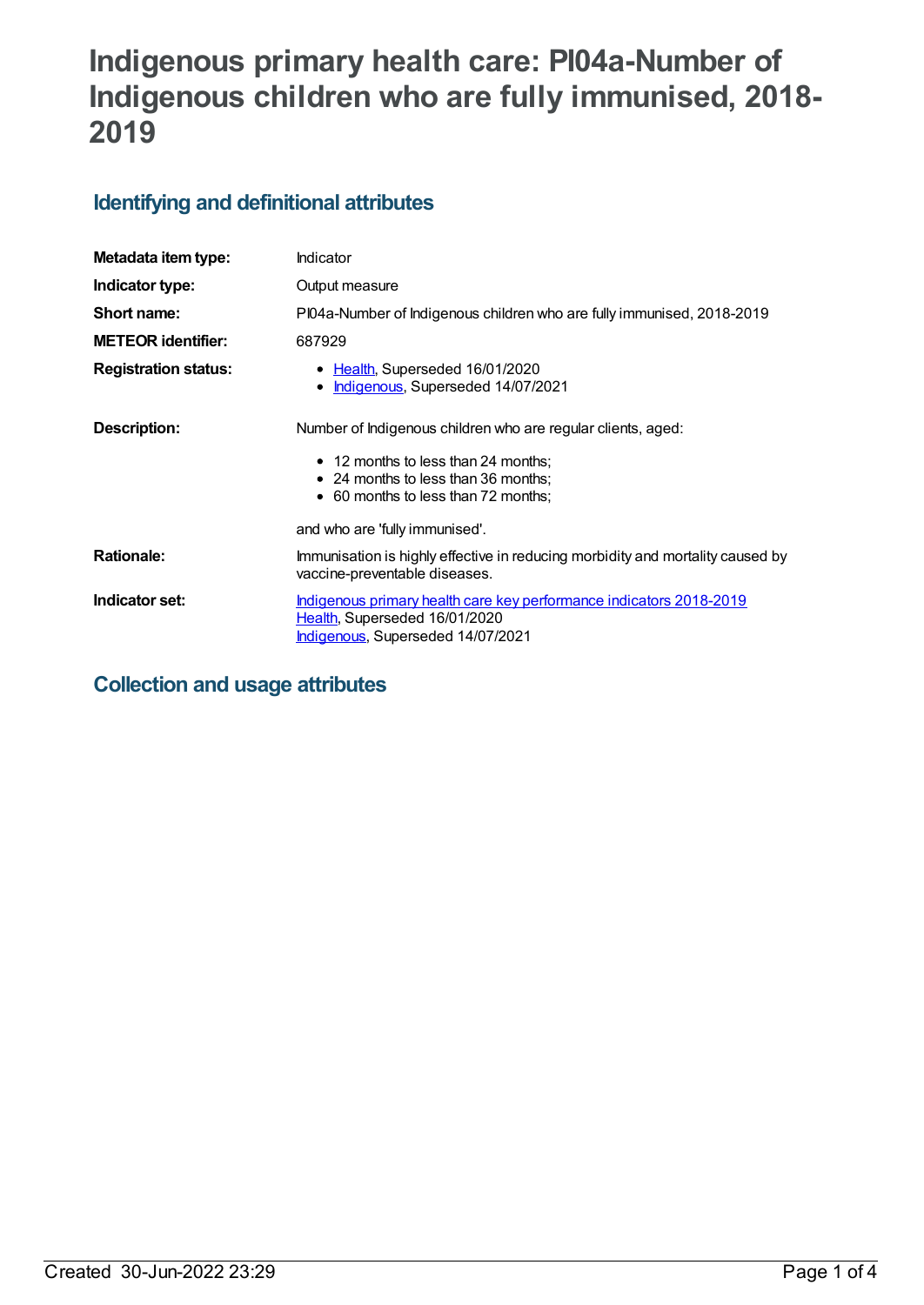#### **Computation description:** Count of Indigenous children who are regular clients, aged:

- 12 months to less than 24 months;
- 24 months to less than 36 months;
- 60 months to less than 72 months;

and who are 'fully immunised'.

|                     | 'Regular client' refers to a client of an Australian Government Department of Health-<br>funded primary health-care service (that is required to report against the Indigenous<br>primary health care key performance indicators) who has an active medical record;<br>that is, a client who has attended the Department of Health-funded primary health<br>care service at least 3 times in 2 years. |
|---------------------|-------------------------------------------------------------------------------------------------------------------------------------------------------------------------------------------------------------------------------------------------------------------------------------------------------------------------------------------------------------------------------------------------------|
|                     | Presented as a number.                                                                                                                                                                                                                                                                                                                                                                                |
|                     | This indicator is calculated separately for each age milestone.                                                                                                                                                                                                                                                                                                                                       |
|                     | 'Fully immunised' status is determined in accordance with the National<br>Immunisation Program Schedule (DoH 2013). The childhood vaccinations essential<br>to be considered 'fully immunised' include:                                                                                                                                                                                               |
|                     | • DTPa (diphtheria, tetanus, pertussis)<br>• HiB (haemophilus influenzae type B)<br>$\bullet$ Polio<br>$\bullet$ Hep B (hepatitis B)<br>• MMR (measles, mumps, rubella).                                                                                                                                                                                                                              |
|                     | A child is considered 'fully immunised' if they have received the following<br>vaccinations by the specified age milestones:                                                                                                                                                                                                                                                                          |
|                     | • At 12 months: 3 doses DTPa; 3 doses Polio; 2 or 3 doses HiB; 2 or 3<br>doses Hep B<br>• At 24 months: 3 doses DTPa; 3 doses Polio; 3 or 4 doses HiB; 3 doses Hep<br>B: 1 dose MMR<br>• At 60 months: 4 doses DTPa; 4 doses Polio; 2 doses MMR.                                                                                                                                                      |
| <b>Computation:</b> | Numerator only.                                                                                                                                                                                                                                                                                                                                                                                       |
| Numerator:          | Calculation A: Number of Indigenous children who are regular clients, aged 12<br>months to less than 24 months and who are 'fully immunised'.                                                                                                                                                                                                                                                         |
|                     | Calculation B: Number of Indigenous children who are regular clients, aged 24<br>months to less than 36 months and who are 'fully immunised'.                                                                                                                                                                                                                                                         |
|                     | Calculation C: Number of Indigenous children who are regular clients, aged 60<br>months to less than 72 months and who are 'fully immunised'.                                                                                                                                                                                                                                                         |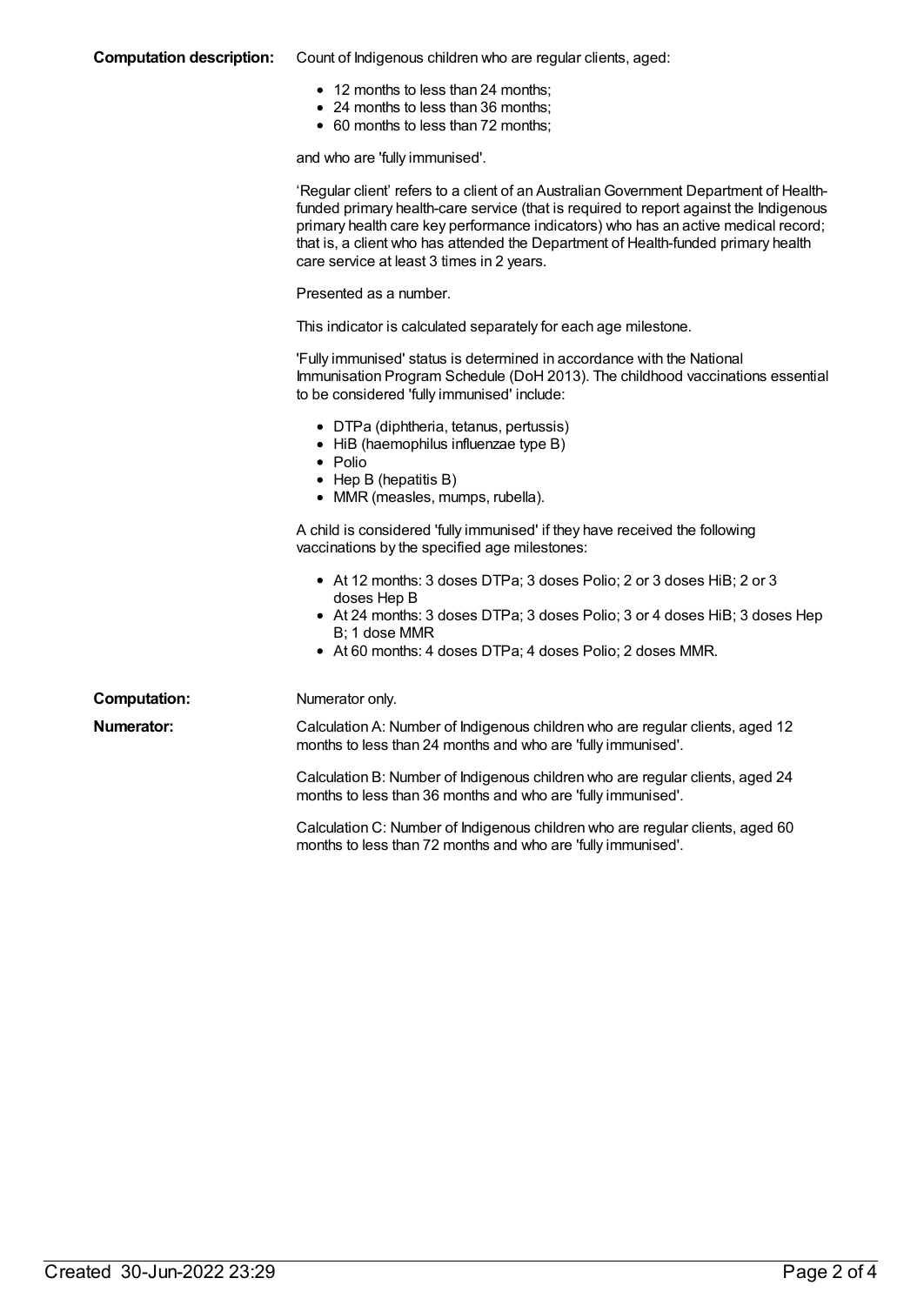[Person—age,](https://meteor.aihw.gov.au/content/303794) total years N[NN]

**Data Source**

[Indigenous](https://meteor.aihw.gov.au/content/430643) primary health care data collection

**NMDS / DSS**

[Indigenous](https://meteor.aihw.gov.au/content/694101) primary health care NBEDS 2018-19

**Data Element / Data Set**

[Child—fully](https://meteor.aihw.gov.au/content/457664) immunised recorded indicator, yes/no code N

**Data Source**

[Indigenous](https://meteor.aihw.gov.au/content/430643) primary health care data collection

**NMDS / DSS**

[Indigenous](https://meteor.aihw.gov.au/content/694101) primary health care NBEDS 2018-19

#### **Data Element / Data Set**

[Person—Indigenous](https://meteor.aihw.gov.au/content/602543) status, code N

**Data Source**

[Indigenous](https://meteor.aihw.gov.au/content/430643) primary health care data collection

**NMDS / DSS**

[Indigenous](https://meteor.aihw.gov.au/content/694101) primary health care NBEDS 2018-19

#### **Data Element / Data Set**

Person-regular client indicator, yes/no code N

**Data Source**

[Indigenous](https://meteor.aihw.gov.au/content/430643) primary health care data collection

**NMDS / DSS**

[Indigenous](https://meteor.aihw.gov.au/content/694101) primary health care NBEDS 2018–19

### **Representational attributes**

| <b>Representation class:</b> | Count   |
|------------------------------|---------|
| Data type:                   | Real    |
| Unit of measure:             | Person  |
| Format:                      | N[N(6)] |

## **Indicator conceptual framework**

**Framework and dimensions:**

[Effective/Appropriate/Efficient](https://meteor.aihw.gov.au/content/410681)

**Data source attributes**